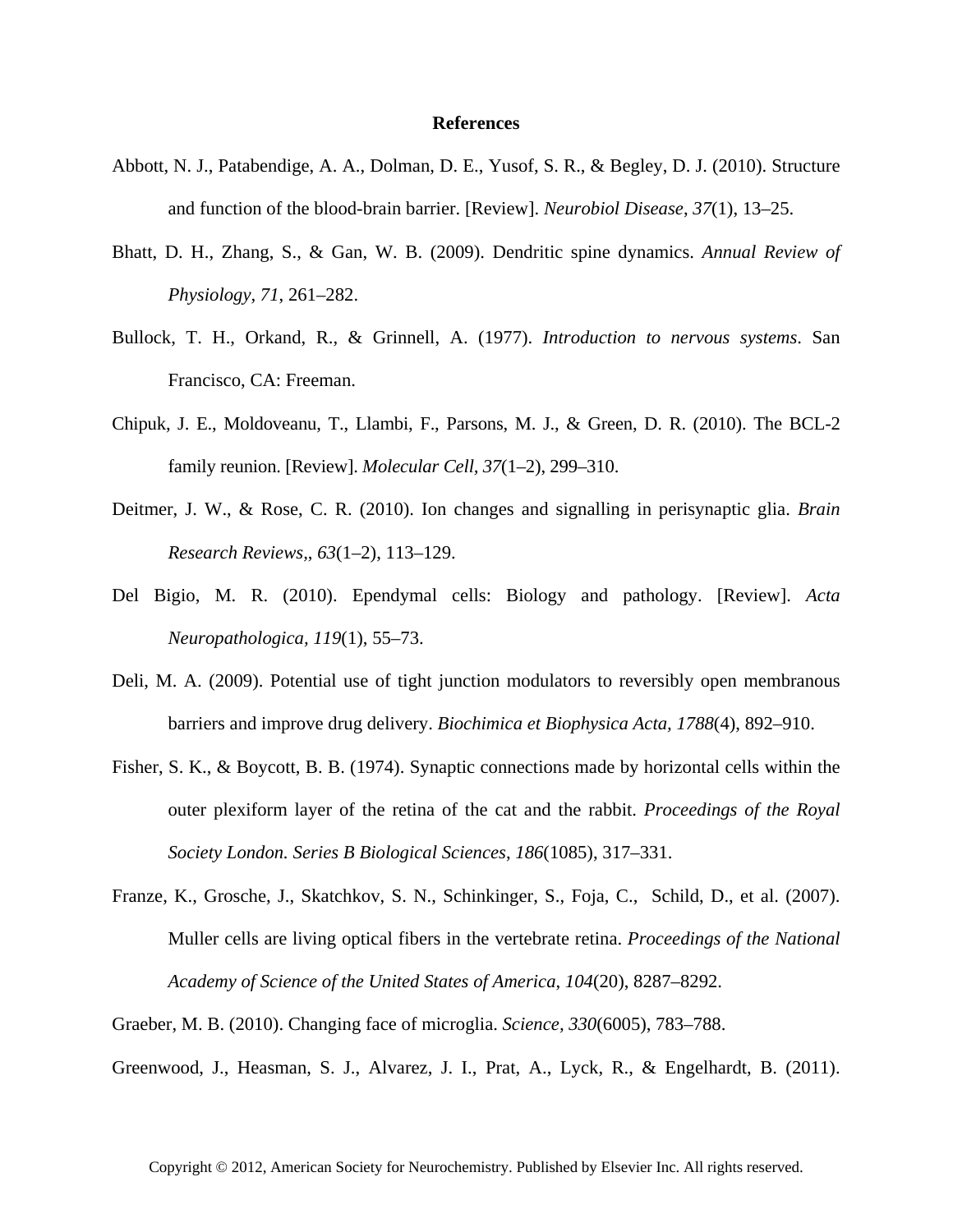Review: leucocyteLeucocyte–endothelial cell crosstalk at the blood-brain barrier: A prerequisite for successful immune cell entry to the brain. *Neuropathology and Applied Neurobiology*, *37*(1), 24–39. doi: 10.1111/j.1365-2990.2010.01140.x

- Hsieh, S.-T., Kidd, G. J., Crawford, T. O., Xu, Z., Lin, W.-M., Trapp, B. D., et al. (1994). Regional modulation of neurofilament organization by myelination in normal axons. *Journal of Neuroscience*, *14*, 6392–6401.
- Johnson, A. B. (2002). Alexander disease: A review and the gene. *International Journal of Developmental Neuroscience, 20*(3–5), 391–394.
- Kimelberg, H. K., & Nedergaard, M. (2010). Functions of astrocytes and their potential as therapeutic targets. *Neurotherapeutics*, *7*(4), 338–353.
- Kocsis, J. D., & Waxman, S. G. (2007). Schwann cells and their precursors for repair of central nervous system myelin. [Comment Review]. *Brain*, *130*(Pt 8), 1978–1980.
- Leis, J. A., Bekar, L. K., & Walz, W. (2005). Potassium homeostasis in the ischemic brain. *Glia*, *50*(4), 407–416.
- Luscher, C., Nicoll, R. A., Malenka, R. C., & Muller, D. (2000). Synaptic plasticity and dynamic modulation of the postsynaptic membrane. *Nature Neuroscience, 3*(6), 545–550.
- Martin, K. C., & Zukin, R. S. (2006). RNA trafficking and local protein synthesis in dendrites: An overview. *Journal of Neuroscience*, *26*(27), 7131–7134.
- McBean, G. J. (2011). The transsulfuration pathway: A source of cysteine for glutathione in astrocytes. *Amino Acids* [Epub ahead of print.]
- Nag, S., Kapadia, A., & Stewart, D. J. (2011). Review: Molecular pathogenesis of blood-brain barrier breakdown in acute brain injury. *Neuropathology and Applied Neurobiology*, *37*(1), 3–23.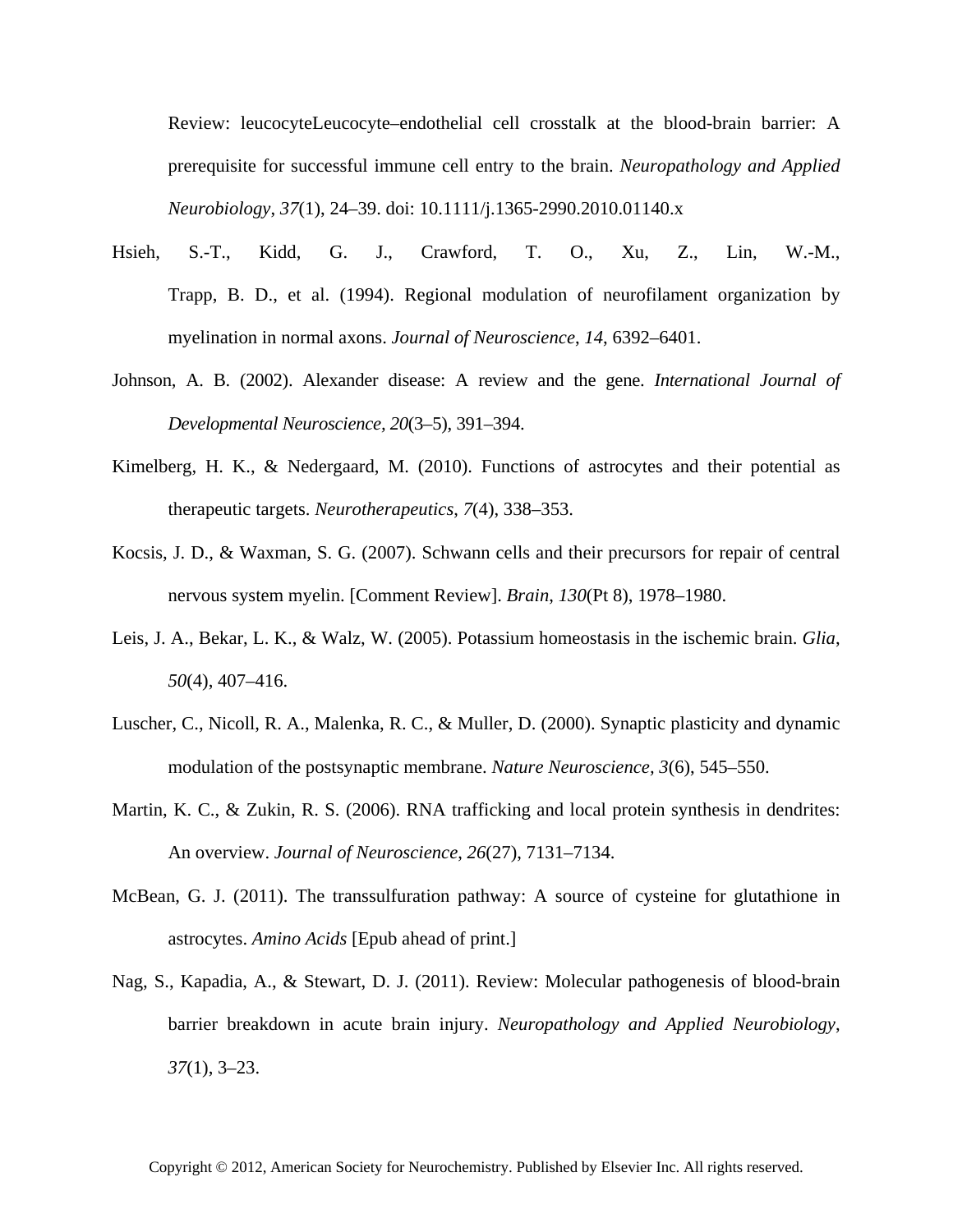- Nedergaard, M., Ransom, B., & Goldman, S. A. (2003). New roles for astrocytes: Redefining the functional architecture of the brain. [Review]. *Trends in Neuroscience*, *26*(10), 523–530.
- Paolinelli, R., Corada, M., Orsenigo, F., & Dejana, E. (2011). The molecular basis of the blood brain barrier differentiation and maintenance. Is it still a mystery? *Pharmacological Research, 63*(3), 165–171.
- Pardridge, W. M. (2008). Re-engineering biopharmaceuticals for delivery to brain with molecular Trojan horses. [Review]. *Bioconjugate Chemistry, 19*(7), 1327–1338.
- Peters, A., & Palay, S. L. (1996). The morphology of synapses. *Journal of Neurocytology*, *25*(12), 687–700.
- Peters, A., Palay, S. L. & Webster, H. deF. (1991). *The fine structure of the nervous system: the cells and their processes*. New York: Oxford University Press.
- Raine, C. S. (1982). Differences between the nodes of Ranvier of large and small diameter fibres in the P.N.S. *Journal of Neurocytology, 11*(6), 935–947.
- Ramon y Cajal, S. (1909). *Histology of the nervous system* (N. Swanson & L. W. Swanson, trans., 1995 ed.). New York, NY: Oxford University Press.
- Ramon y Cajal, S. (1967). The structure and connexion of neurons. *Nobel lectures, physiology or medicine, 1901–1921* (Vol. 1). New York, NY: Elsevier.
- Reese, T. S., & Karnovsky, M. J. (1967). Fine structural localization of a blood–brain barrier to exogenous peroxidase. *Journal of Cell Biology, 34*(1), 207–217.
- Sattler, R., & Rothstein, J. D. (2006). Regulation and dysregulation of glutamate transporters. [Review]. *Hand Exper Pharmacol*(175), 277–303.
- Sofroniew, M. V., & Vinters, H. V. (2010). Astrocytes: Biology and pathology. *Acta Neuropathol, 119*(1), 7–35.